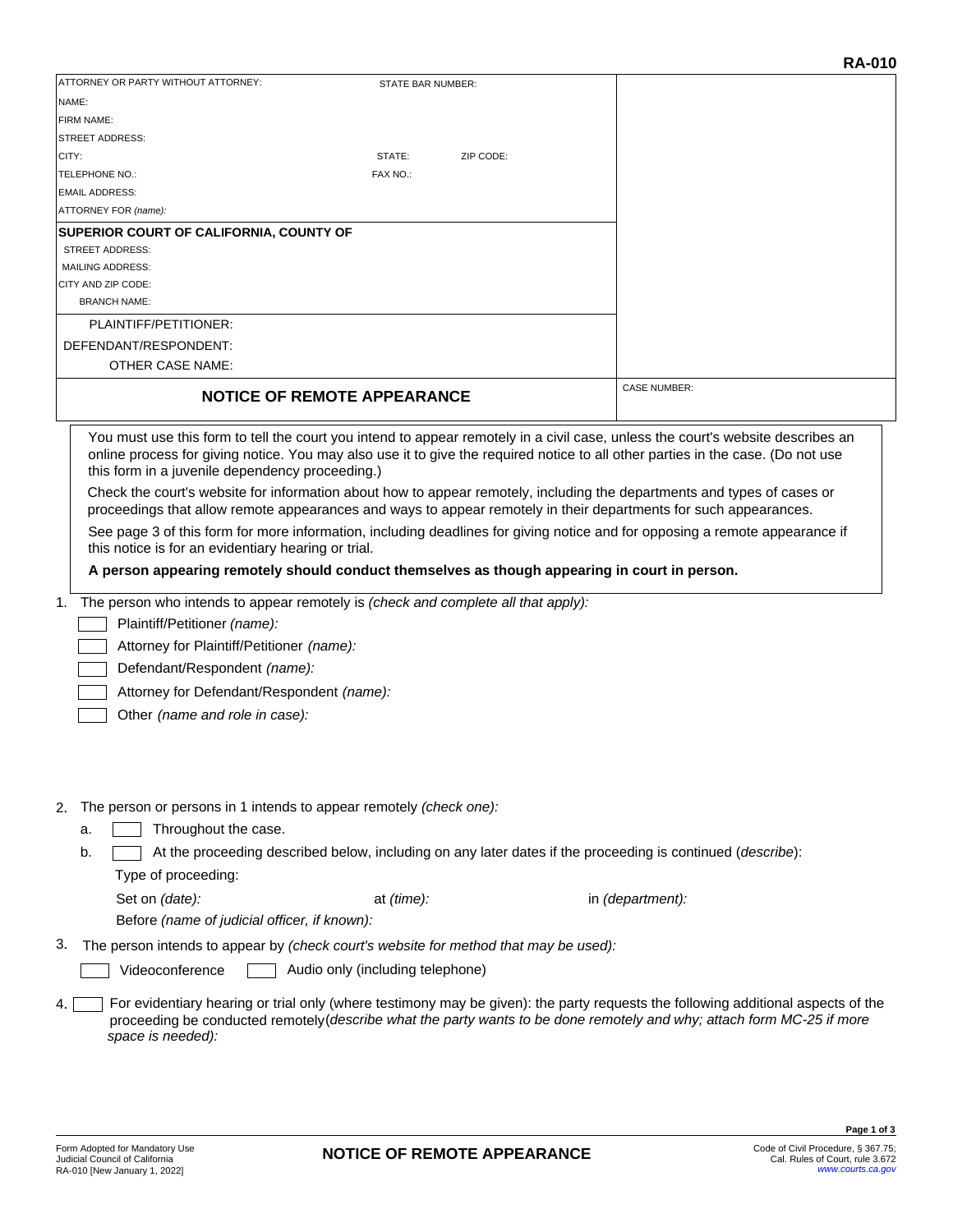|                   | $\mathbf{N}$ |
|-------------------|--------------|
| <b>PLAINTIFF:</b> | CASE NUMBER: |
| DEFENDANT:        |              |
|                   |              |

5. **I** lagree to keep the proceeding confidential to the same extent as would be required if I were appearing in person.

Date:

(TYPE OR PRINT NAME) (SIGNATURE)

**Notice to Other Parties**

Anyone intending to appear remotely must provide notice to all other parties by the deadlines stated in Cal. Rules of Court, rule 3.672, and described on the next page. Notice may be provided orally, electronically, or by giving the other parties this form in a way to ensure it is received by the applicable deadline. The party must tell the court this was done either by filing a proof of service (this may be done on forms POS-040 or POS-050 for electronic service) or by completing and signing the declaration below.

### **Declaration of Notice**

I gave notice that I intend to appear remotely to the other parties or persons entitled to receive notice in this case as stated below.

- *Complete one item below for each person notice was given to, and enter one of the following options for "Method of notice" in c.*
- Mail: By mailing them a copy of this form (write the mailing address in d.)
- **Overnight delivery**: By having a copy of this form delivered overnight (write the delivery address in d.)
- **Electronic notice:** By e-mail or text message (write the e-mail or phone number in d.)
- **Phone**: By telling them over the telephone or leaving them voice mail (write the phone number in d.), or
- **In person**: By giving them a copy of this form in person, or by telling them orally in person (write the address in d.)

## 1. Plaintiff/Petitioner

- a. Name:
- b. Date of notice:
- c. Method of notice:
- d. Address (mailing, in-person, or email) or phone number:
- 3. Defendant/Respondent
	- a. Name:
	- b. Date of notice:
	- c. Method of notice:
	- d. Address (mailing, in-person, or email) or phone number:
- 5. Other *(specify):*
	- a. Name:
	- b. Date of notice:
	- c. Method of notice:
	- d. Address (mailing, in-person, or email) or phone number:
- 7. Other *(specify):*
	- a. Name:
	- b. Date of notice:
	- c. Method of notice:
	- d. Address (mailing, in-person, or email) or phone number:
- 2. **Attorney for:**
- a. Name:
- b. Date of notice:
- c. Method of notice:
- d. Address (mailing, in-person, or email) or phone number:
- 4. **Attorney for:**
- a. Name:
- b. Date of notice:
- c. Method of notice:
- d. Address (mailing, in-person, or email) phone number:
- 6. Attorney for:
- a. Name:
- b. Date of notice:
- c. Method of notice:
- d. Address (mailing, in-person, or email) phone number:
- 7. Other *(specify):*
- a. Name:
- b. Date of notice:
- c. Method of notice:
- d. Address (mailing, in-person, or email) or phone number:

 If more people were given notice, check here, attach form MC-025, titled as Attachment Notice, and add the information about how and when notice was given to each person.

I declare under penalty of perjury under the laws of the State of California that the foregoing is true and correct.

(TYPE OR PRINT NAME) (SIGNATURE)

Date: